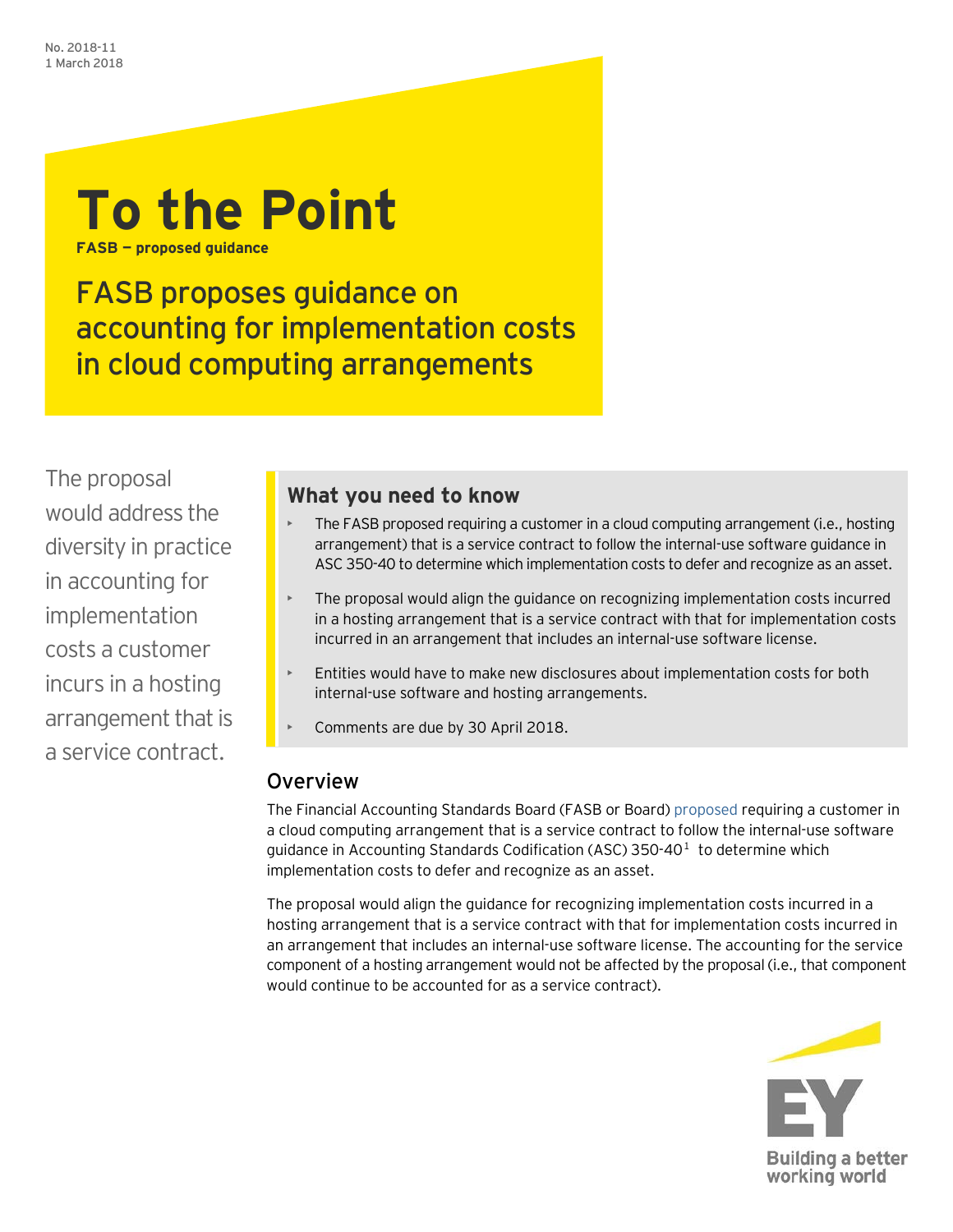The FASB also proposed new disclosures for implementation costs for internal-use software and hosting arrangements.

### Background

The FASB issued Accounting Standards Update (ASU) [2](#page-2-1)015-05 $^2$  to provide guidance to help customers in cloud computing arrangements determine whether an arrangement includes a software license in the scope of ASC 350-40.

ASC 350-40 addresses when customers that obtain software licenses should capitalize or expense implementation, setup or other up-front costs (i.e., implementation costs). These costs may relate to activities performed by the service provider, the customer's internal personnel or third parties.

However, US GAAP does not provide explicit guidance on how to account for similar implementation costs a customer incurs in a cloud computing arrangement that does not include a software license and therefore is a service contract. Some companies expense all of these costs. Others look to other areas of US GAAP such as the guidance in ASC [3](#page-2-2)40 $^3$  on prepaid assets, the guidance in ASC  $360<sup>4</sup>$  $360<sup>4</sup>$  $360<sup>4</sup>$  on property, plant and equipment or the guidance in ASC 720-4[5](#page-2-4)<sup>5</sup> on business and technology reengineering as a basis for capitalizing or expensing various costs. Still others analogize to the guidance in ASC 350-40.

The proposal is based on a consensus-for-exposure reached by the Emerging Issues Task Force (EITF or Task Force).

## Key considerations

#### Initial measurement

The proposal would clarify that a customer in a hosting arrangement that is a service contract would apply the guidance in ASC 350-40 to determine which costs of implementing the hosting arrangement to defer and recognize as an asset. Under the proposal, entities would defer certain implementation costs incurred during the application development stage (e.g., costs of integration with on-premises software, coding, configuration, customization). Entities would expense other costs as incurred (e.g., planning the project, training, maintenance after implementation, data conversion).

### Subsequent recognition

Under the proposal, an entity would expense the deferred implementation costs over the term of the hosting arrangement, which would be the noncancelable term of the arrangement plus any reasonably certain renewal periods. That expense would be included in the income statement in the same line item as the related hosting fees.

A customer would need to periodically reassess the estimated term of the hosting arrangement and account for any change in the estimated term as a change in an accounting estimate in accordance with ASC 250.<sup>[6](#page-2-5)</sup> That is, the estimated term would be revised and the remaining deferred implementation costs would be recognized over the remaining period.

### How we see it

The EITF decided that it would be appropriate for an entity to recognize certain implementation costs of a hosting arrangement as an asset because those costs increase the future benefits of the related service. As a result, the Task Force concluded that the expense related to the deferred implementation costs should be included in the income statement in the same line item as the related hosting fees.